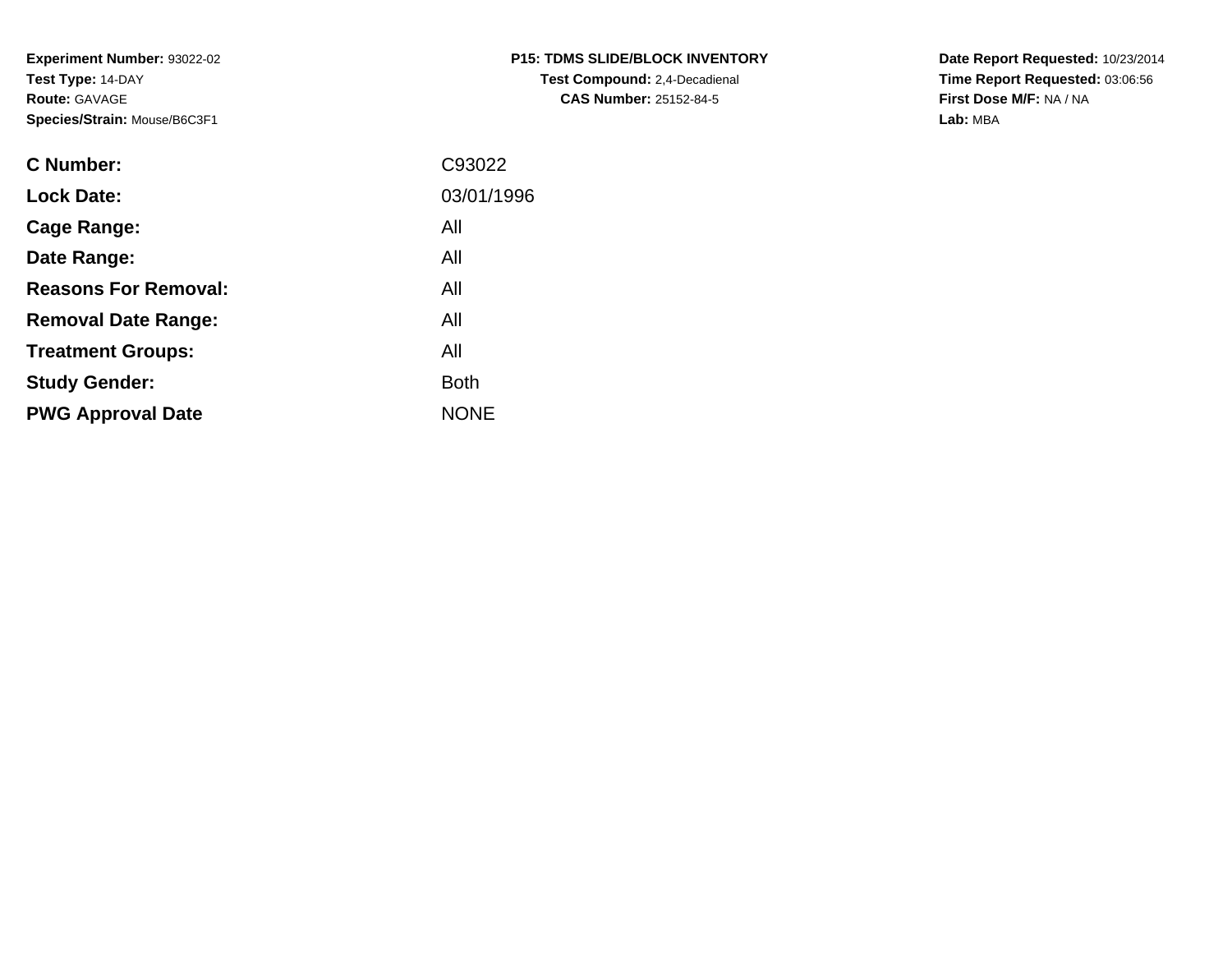**Test Type:** 14-DAY

**Route:** GAVAGE

**Species/Strain:** Mouse/B6C3F1

## **P15: TDMS SLIDE/BLOCK INVENTORY**

**Test Compound:** 2,4-Decadienal

**CAS Number:** 25152-84-5

**Date Report Requested:** 10/23/2014**Time Report Requested:** 03:06:56**First Dose M/F:** NA / NA**Lab:** MBA

|                             | <b>SPECIES: Mouse</b>           |                               | <b>STRAIN: B6C3F1</b>    |                          |                             | <b>SEX: MALE</b> | <b>DOSE LEVEL: 0.0</b> | MG/KG |
|-----------------------------|---------------------------------|-------------------------------|--------------------------|--------------------------|-----------------------------|------------------|------------------------|-------|
| <b>CID</b><br><b>NUMBER</b> | <b>INDIVIDUAL</b><br>ANIMAL NO. | <b>HISTO</b><br><b>NUMBER</b> | NMBR OF<br><b>SLIDES</b> | NMBR OF<br><b>BLOCKS</b> | <b>WET</b><br><b>TISSUE</b> |                  |                        |       |
|                             | 00001                           | MB270M-1                      | .                        |                          | Y N                         |                  |                        |       |
| 2                           | 00002                           | MB270M-2                      |                          |                          | Y N                         |                  |                        |       |
| 3                           | 00003                           | MB270M-3                      |                          |                          | Y N                         |                  |                        |       |
| 4                           | 00004                           | MB270M-4                      |                          |                          | Y N                         |                  |                        |       |
| 5                           | 00005                           | MB270M-5                      | .                        |                          | Y N                         |                  |                        |       |

 IN MY OPINION THIS MATERIAL IS OF SUFFICIENT QUALITY TO BE RETAINED IN THECARCINOGENESIS REPOSITORY UNLESS THE MATERIAL IS MARKED WITH AN ASTERISK

REVIEWED BY REPOSITORY SUPERVISOR

<sup>00005</sup> MB270M-5 ................ ................ Y N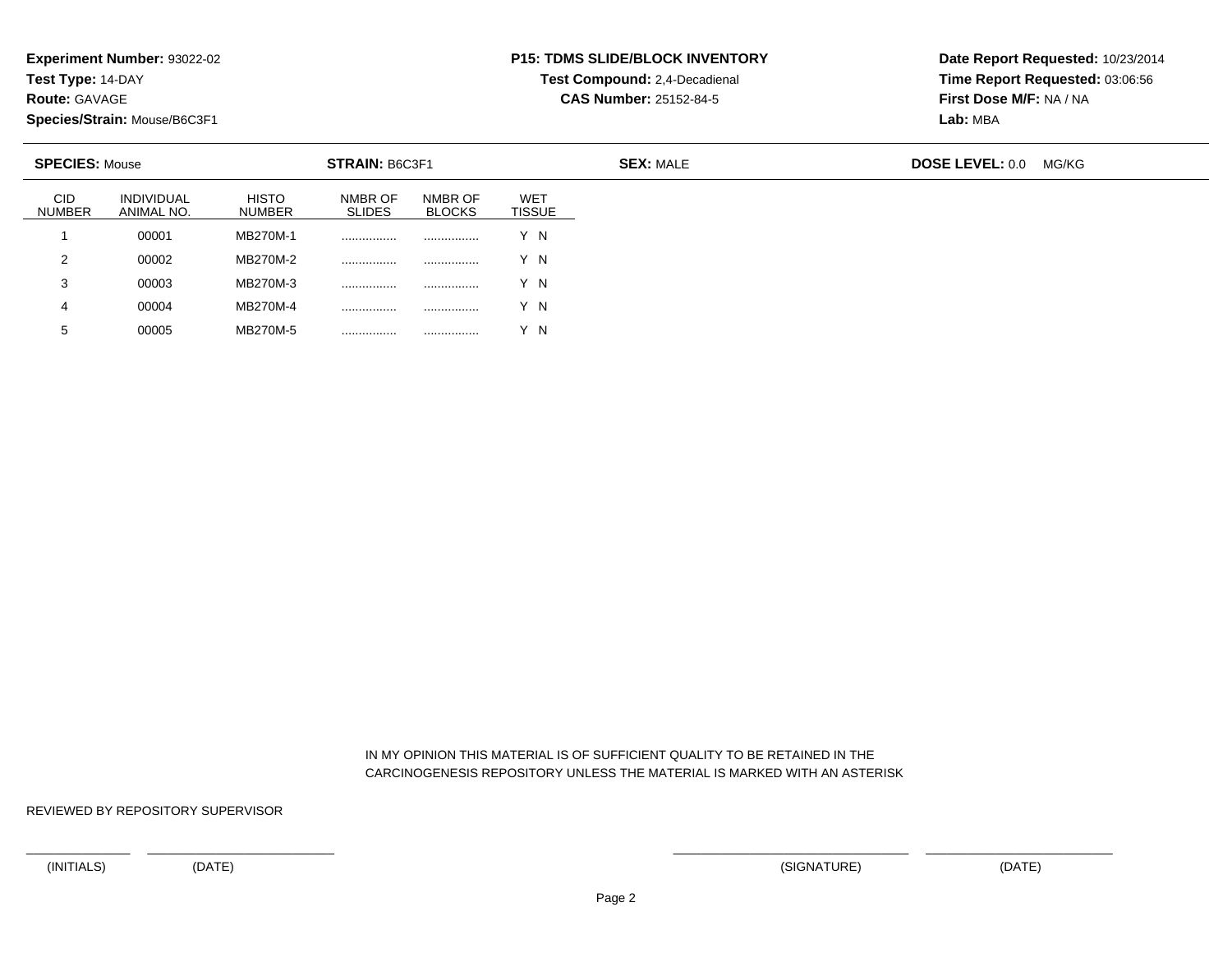**Test Type:** 14-DAY

**Route:** GAVAGE

**Species/Strain:** Mouse/B6C3F1

<sup>00020</sup> MB270M-20 ................ ................ Y N

# **P15: TDMS SLIDE/BLOCK INVENTORY**

**Test Compound:** 2,4-Decadienal

**CAS Number:** 25152-84-5

**Date Report Requested:** 10/23/2014**Time Report Requested:** 03:06:56**First Dose M/F:** NA / NA**Lab:** MBA

| <b>SPECIES: Mouse</b>       |                                 |                               | <b>STRAIN: B6C3F1</b>    |                          |                      | <b>SEX: MALE</b> | <b>DOSE LEVEL: 400.0 MG/KG</b> |
|-----------------------------|---------------------------------|-------------------------------|--------------------------|--------------------------|----------------------|------------------|--------------------------------|
| <b>CID</b><br><b>NUMBER</b> | <b>INDIVIDUAL</b><br>ANIMAL NO. | <b>HISTO</b><br><b>NUMBER</b> | NMBR OF<br><b>SLIDES</b> | NMBR OF<br><b>BLOCKS</b> | WET<br><b>TISSUE</b> |                  |                                |
| 16                          | 00016                           | MB270M-16                     |                          |                          | Y N                  |                  |                                |
| 17                          | 00017                           | MB270M-17                     |                          |                          | Y N                  |                  |                                |
| 18                          | 00018                           | MB270M-18                     |                          |                          | Y N                  |                  |                                |
| 19                          | 00019                           | MB270M-19                     |                          |                          | Y N                  |                  |                                |
| 20                          | 00020                           | MB270M-20                     |                          |                          | Y N                  |                  |                                |

 IN MY OPINION THIS MATERIAL IS OF SUFFICIENT QUALITY TO BE RETAINED IN THECARCINOGENESIS REPOSITORY UNLESS THE MATERIAL IS MARKED WITH AN ASTERISK

REVIEWED BY REPOSITORY SUPERVISOR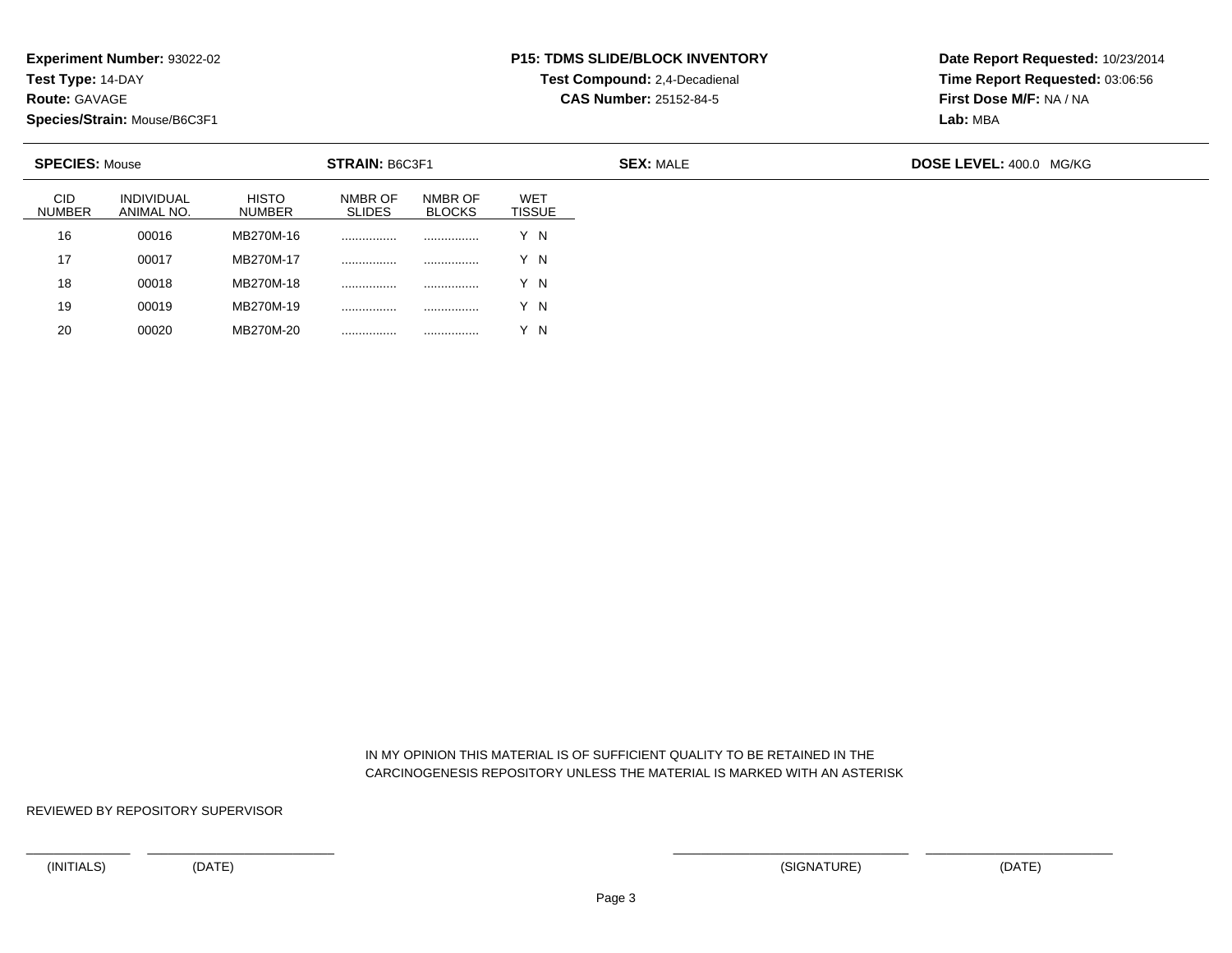**Test Type:** 14-DAY

**Route:** GAVAGE

25

**Species/Strain:** Mouse/B6C3F1

<sup>00025</sup> MB270M-25 ................ ................ Y N

# **P15: TDMS SLIDE/BLOCK INVENTORY**

**Test Compound:** 2,4-Decadienal

**CAS Number:** 25152-84-5

**Date Report Requested:** 10/23/2014**Time Report Requested:** 03:06:56**First Dose M/F:** NA / NA**Lab:** MBA

| <b>SPECIES: Mouse</b>       |                                 |                               | <b>STRAIN: B6C3F1</b>    |                          |                      | <b>SEX: MALE</b> | DOSE LEVEL: 1200.0 MG/KG |
|-----------------------------|---------------------------------|-------------------------------|--------------------------|--------------------------|----------------------|------------------|--------------------------|
| <b>CID</b><br><b>NUMBER</b> | <b>INDIVIDUAL</b><br>ANIMAL NO. | <b>HISTO</b><br><b>NUMBER</b> | NMBR OF<br><b>SLIDES</b> | NMBR OF<br><b>BLOCKS</b> | WET<br><b>TISSUE</b> |                  |                          |
| 21                          | 00021                           | MB270M-21                     |                          | .                        | Y N                  |                  |                          |
| 22                          | 00022                           | MB270M-22                     | .                        | .                        | Y N                  |                  |                          |
| 23                          | 00023                           | MB270M-23                     |                          | .                        | Y N                  |                  |                          |
| 24                          | 00024                           | MB270M-24                     |                          |                          | Y N                  |                  |                          |

 IN MY OPINION THIS MATERIAL IS OF SUFFICIENT QUALITY TO BE RETAINED IN THECARCINOGENESIS REPOSITORY UNLESS THE MATERIAL IS MARKED WITH AN ASTERISK

REVIEWED BY REPOSITORY SUPERVISOR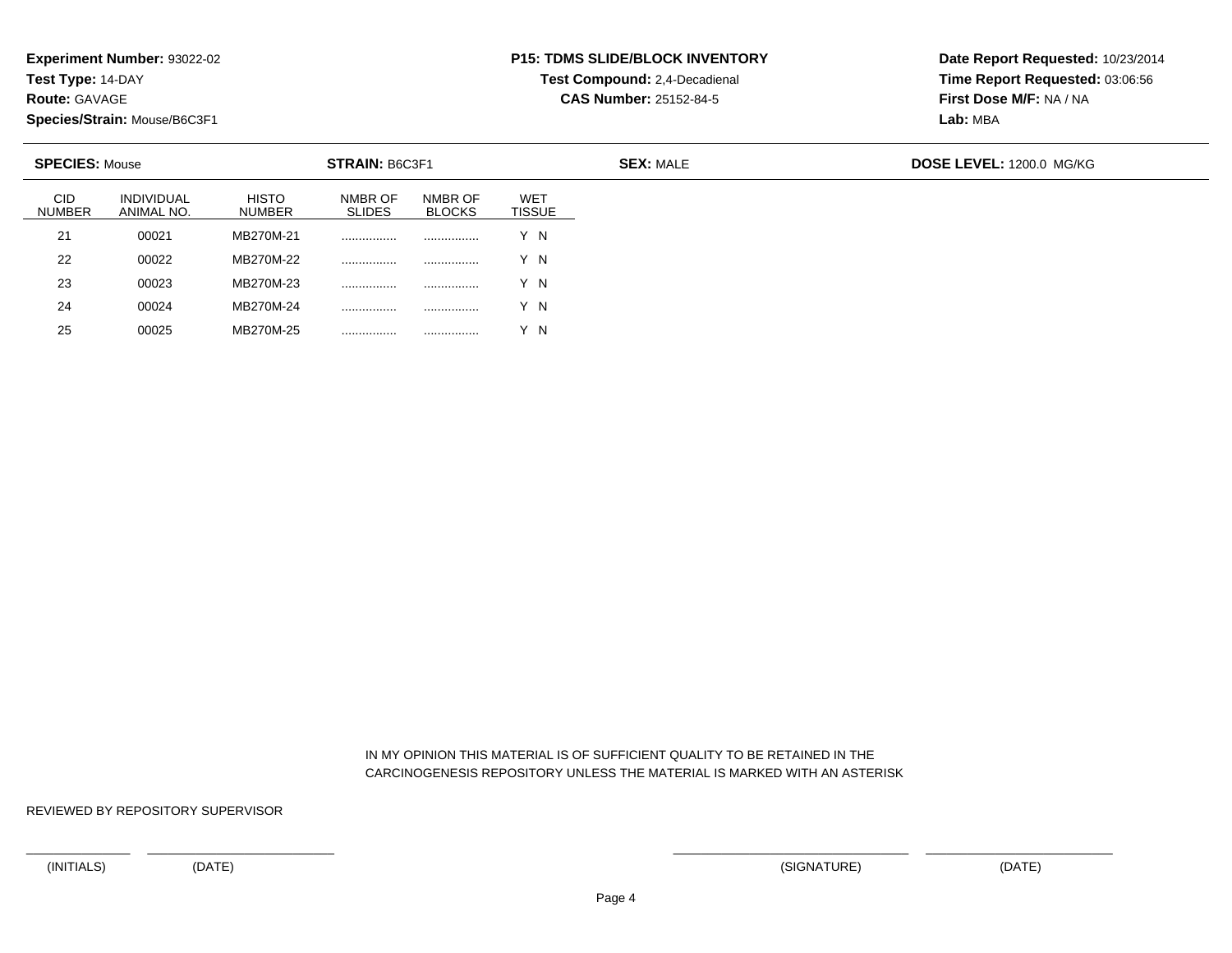**Test Type:** 14-DAY

**Route:** GAVAGE

30

**Species/Strain:** Mouse/B6C3F1

<sup>00030</sup> MB270M-30 ................ ................ Y N

# **P15: TDMS SLIDE/BLOCK INVENTORY**

**Test Compound:** 2,4-Decadienal **CAS Number:** 25152-84-5

**Date Report Requested:** 10/23/2014**Time Report Requested:** 03:06:56**First Dose M/F:** NA / NA**Lab:** MBA

| <b>SPECIES: Mouse</b>       |                          |                               | <b>STRAIN: B6C3F1</b>    |                          |                             | <b>SEX: MALE</b> | DOSE LEVEL: 3600.0 MG/KG |
|-----------------------------|--------------------------|-------------------------------|--------------------------|--------------------------|-----------------------------|------------------|--------------------------|
| <b>CID</b><br><b>NUMBER</b> | INDIVIDUAL<br>ANIMAL NO. | <b>HISTO</b><br><b>NUMBER</b> | NMBR OF<br><b>SLIDES</b> | NMBR OF<br><b>BLOCKS</b> | <b>WET</b><br><b>TISSUE</b> |                  |                          |
| 26                          | 00026                    | MB270M-26                     | .                        | .                        | Y N                         |                  |                          |
| 27                          | 00027                    | MB270M-27                     |                          | .                        | Y N                         |                  |                          |
| 28                          | 00028                    | MB270M-28                     |                          | .                        | Y N                         |                  |                          |
| 29                          | 00029                    | MB270M-29                     |                          |                          | Y N                         |                  |                          |

 IN MY OPINION THIS MATERIAL IS OF SUFFICIENT QUALITY TO BE RETAINED IN THECARCINOGENESIS REPOSITORY UNLESS THE MATERIAL IS MARKED WITH AN ASTERISK

REVIEWED BY REPOSITORY SUPERVISOR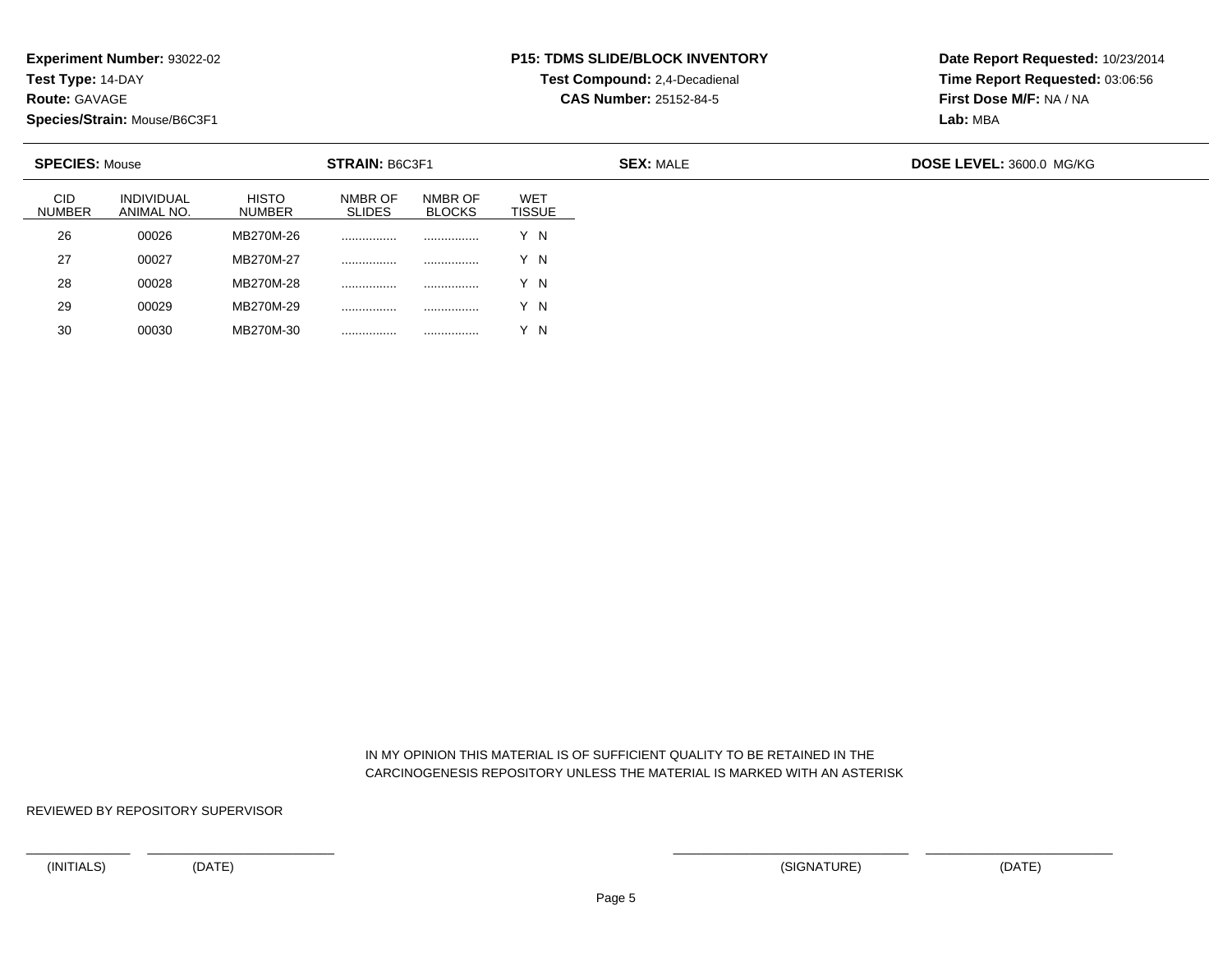**Test Type:** 14-DAY

**Route:** GAVAGE

**Species/Strain:** Mouse/B6C3F1

## **P15: TDMS SLIDE/BLOCK INVENTORY**

**Test Compound:** 2,4-Decadienal **CAS Number:** 25152-84-5

**Date Report Requested:** 10/23/2014**Time Report Requested:** 03:06:56**First Dose M/F:** NA / NA**Lab:** MBA

| <b>SPECIES: Mouse</b>       |                                 |                               | <b>STRAIN: B6C3F1</b>    |                          |                      | <b>SEX: MALE</b> | DOSE LEVEL: 133.0 MG/KG |
|-----------------------------|---------------------------------|-------------------------------|--------------------------|--------------------------|----------------------|------------------|-------------------------|
| <b>CID</b><br><b>NUMBER</b> | <b>INDIVIDUAL</b><br>ANIMAL NO. | <b>HISTO</b><br><b>NUMBER</b> | NMBR OF<br><b>SLIDES</b> | NMBR OF<br><b>BLOCKS</b> | <b>WET</b><br>TISSUE |                  |                         |
|                             | 00011                           |                               | .                        |                          | Y N                  |                  |                         |
|                             | 00012                           |                               |                          |                          | Y N                  |                  |                         |
|                             | 00015                           |                               |                          |                          | Y N                  |                  |                         |
|                             | 00014                           |                               |                          | .                        | Y N                  |                  |                         |
|                             | 00013                           |                               | .                        |                          | $\sqrt{}$<br>΄N      |                  |                         |

 IN MY OPINION THIS MATERIAL IS OF SUFFICIENT QUALITY TO BE RETAINED IN THECARCINOGENESIS REPOSITORY UNLESS THE MATERIAL IS MARKED WITH AN ASTERISK

REVIEWED BY REPOSITORY SUPERVISOR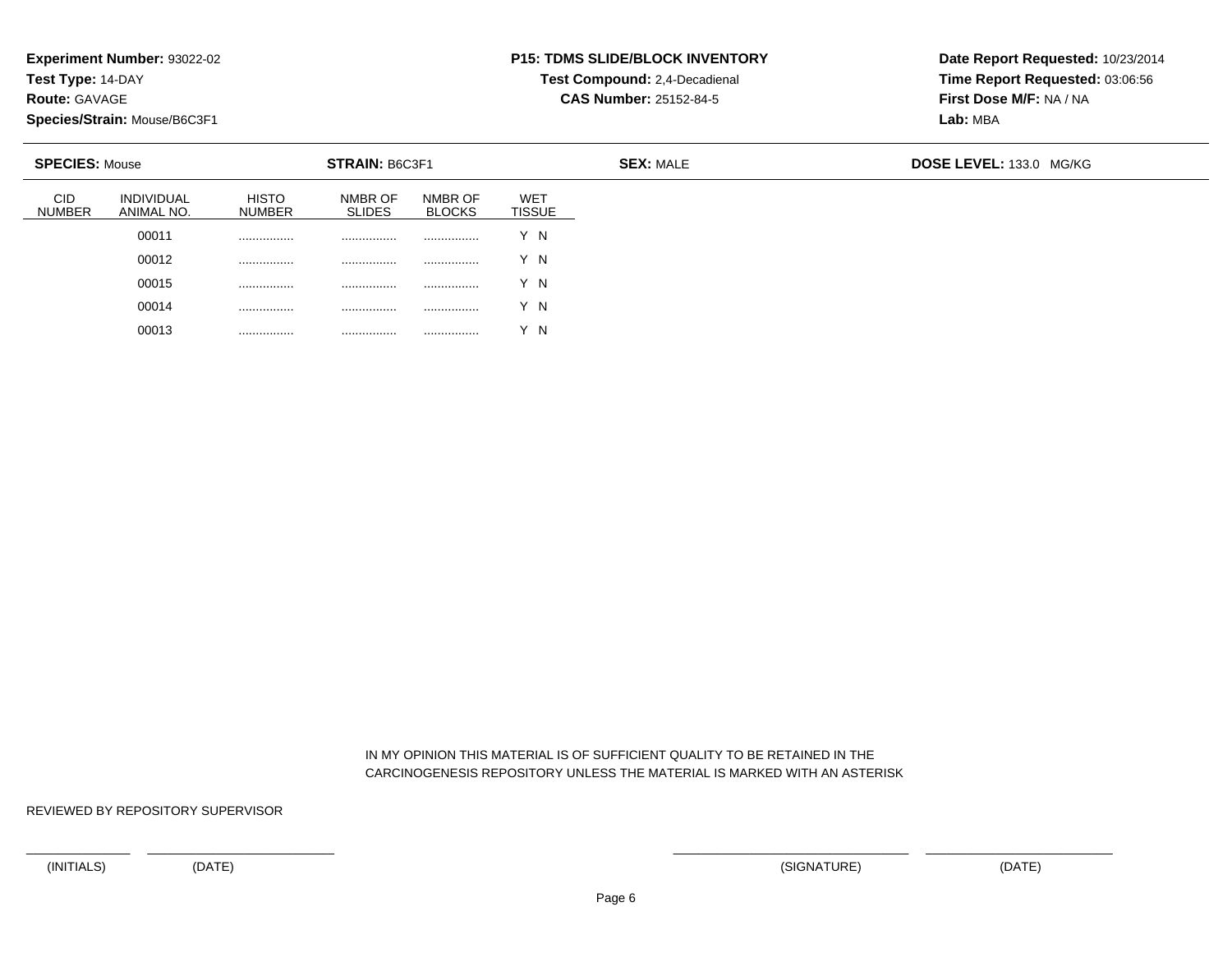**Test Type:** 14-DAY

**Route:** GAVAGE

**Species/Strain:** Mouse/B6C3F1

## **P15: TDMS SLIDE/BLOCK INVENTORY**

**Test Compound:** 2,4-Decadienal

**CAS Number:** 25152-84-5

**Date Report Requested:** 10/23/2014**Time Report Requested:** 03:06:56**First Dose M/F:** NA / NA**Lab:** MBA

| <b>SPECIES: Mouse</b>           |                               | STRAIN: B6C3F1           |                          |                             | <b>SEX: MALE</b> | <b>DOSE LEVEL: 45.0</b><br>MG/KG |
|---------------------------------|-------------------------------|--------------------------|--------------------------|-----------------------------|------------------|----------------------------------|
| <b>INDIVIDUAL</b><br>ANIMAL NO. | <b>HISTO</b><br><b>NUMBER</b> | NMBR OF<br><b>SLIDES</b> | NMBR OF<br><b>BLOCKS</b> | <b>WET</b><br><b>TISSUE</b> |                  |                                  |
| 00006                           |                               |                          | .                        | Y N                         |                  |                                  |
| 00007                           |                               |                          | .                        | Y N                         |                  |                                  |
| 00010                           |                               |                          | .                        | Y N                         |                  |                                  |
| 00009                           |                               | .                        | .                        | Y N                         |                  |                                  |
| 00008                           |                               | .                        | .                        | ΄N                          |                  |                                  |

 IN MY OPINION THIS MATERIAL IS OF SUFFICIENT QUALITY TO BE RETAINED IN THECARCINOGENESIS REPOSITORY UNLESS THE MATERIAL IS MARKED WITH AN ASTERISK

REVIEWED BY REPOSITORY SUPERVISOR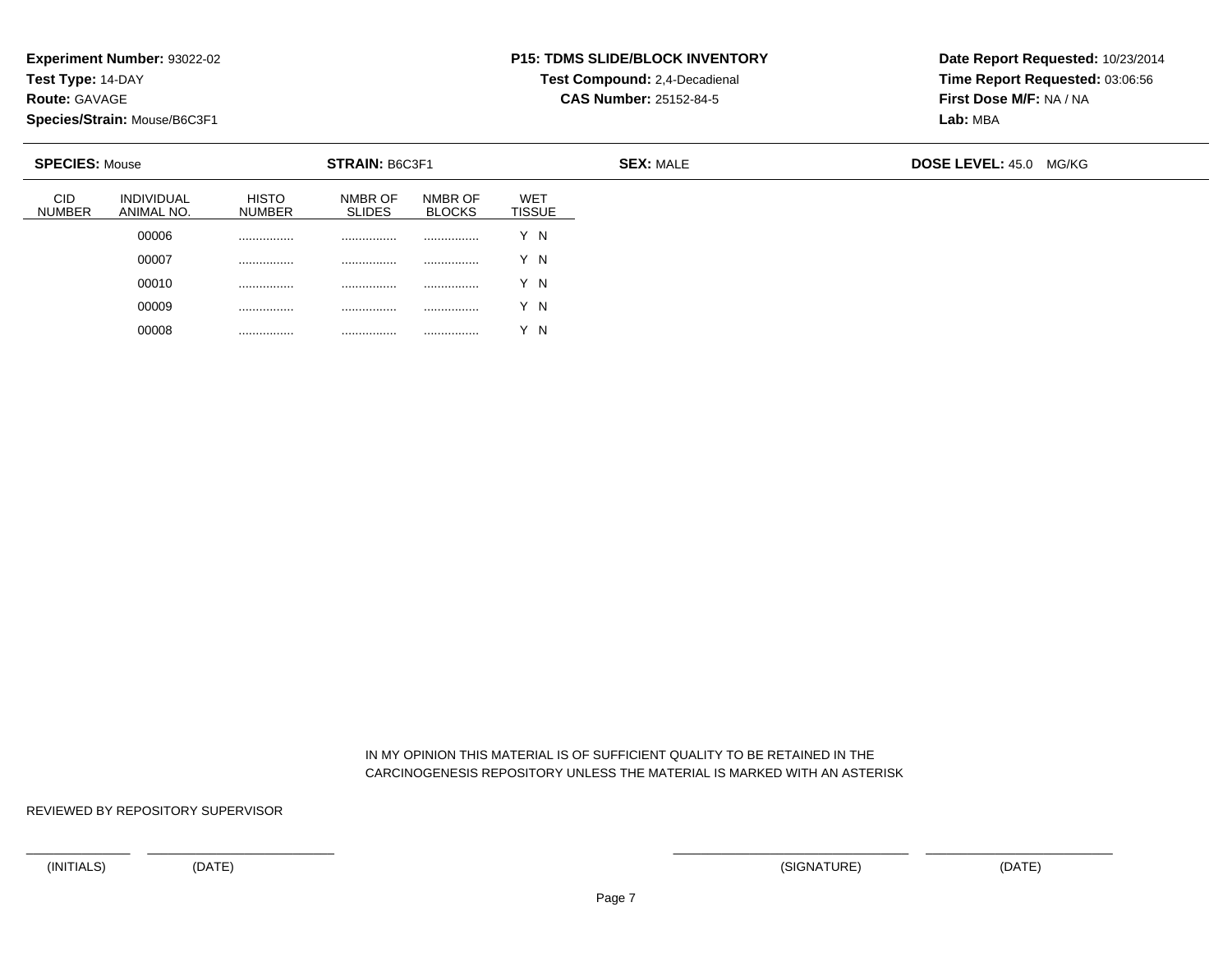**Test Type:** 14-DAY

**Route:** GAVAGE

35

**Species/Strain:** Mouse/B6C3F1

<sup>00035</sup> MB270M-35 ................ ................ Y N

#### **P15: TDMS SLIDE/BLOCK INVENTORY**

**Test Compound:** 2,4-Decadienal

**CAS Number:** 25152-84-5

**Date Report Requested:** 10/23/2014**Time Report Requested:** 03:06:56**First Dose M/F:** NA / NA**Lab:** MBA

| <b>SPECIES: Mouse</b> |                                 |                               | <b>STRAIN: B6C3F1</b>    |                          |                      | <b>SEX: FEMALE</b> | <b>DOSE LEVEL: 0.0</b> | MG/KG |
|-----------------------|---------------------------------|-------------------------------|--------------------------|--------------------------|----------------------|--------------------|------------------------|-------|
| <b>CID</b><br>NUMBER  | <b>INDIVIDUAL</b><br>ANIMAL NO. | <b>HISTO</b><br><b>NUMBER</b> | NMBR OF<br><b>SLIDES</b> | NMBR OF<br><b>BLOCKS</b> | <b>WET</b><br>TISSUE |                    |                        |       |
| 31                    | 00031                           | MB270M-31                     |                          | .                        | Y N                  |                    |                        |       |
| 32                    | 00032                           | MB270M-32                     | .                        | .                        | Y N                  |                    |                        |       |
| 33                    | 00033                           | MB270M-33                     |                          | .                        | Y N                  |                    |                        |       |
| 34                    | 00034                           | MB270M-34                     | .                        | .                        | 'N                   |                    |                        |       |

 IN MY OPINION THIS MATERIAL IS OF SUFFICIENT QUALITY TO BE RETAINED IN THECARCINOGENESIS REPOSITORY UNLESS THE MATERIAL IS MARKED WITH AN ASTERISK

REVIEWED BY REPOSITORY SUPERVISOR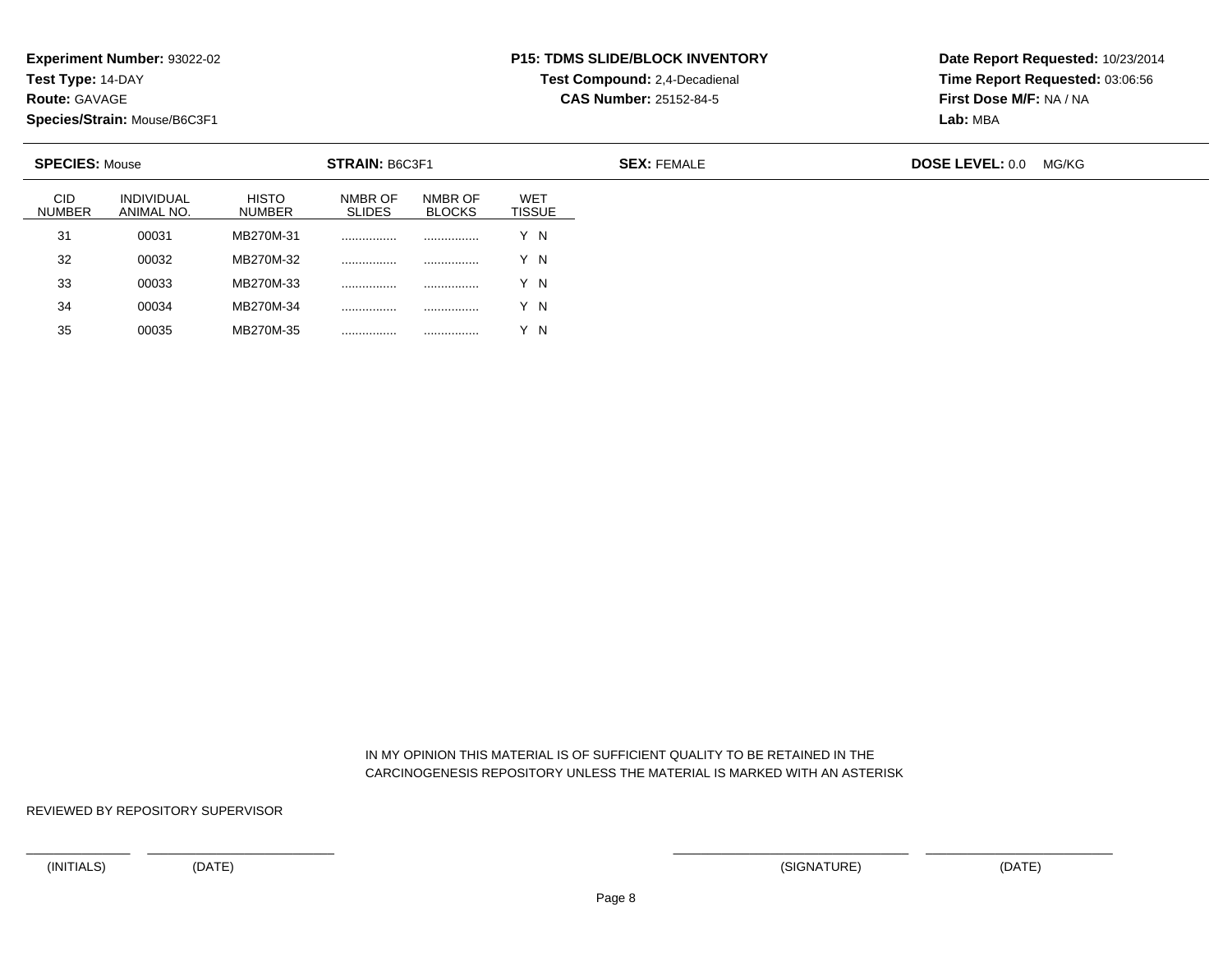**Test Type:** 14-DAY

**Route:** GAVAGE

50

**Species/Strain:** Mouse/B6C3F1

<sup>00050</sup> MB270M-50 ................ ................ Y N

## **P15: TDMS SLIDE/BLOCK INVENTORY**

**Test Compound:** 2,4-Decadienal **CAS Number:** 25152-84-5

**Date Report Requested:** 10/23/2014**Time Report Requested:** 03:06:56**First Dose M/F:** NA / NA**Lab:** MBA

| <b>SPECIES: Mouse</b>       |                                 |                               |                          |                          |                             |
|-----------------------------|---------------------------------|-------------------------------|--------------------------|--------------------------|-----------------------------|
| <b>CID</b><br><b>NUMBER</b> | <b>INDIVIDUAL</b><br>ANIMAL NO. | <b>HISTO</b><br><b>NUMBER</b> | NMBR OF<br><b>SLIDES</b> | NMBR OF<br><b>BLOCKS</b> | <b>WET</b><br><b>TISSUE</b> |
| 46                          | 00046                           | MB270M-46                     | .                        | .                        | Y N                         |
| 47                          | 00047                           | MB270M-47                     |                          | .                        | Y N                         |
| 48                          | 00048                           | MB270M-48                     |                          |                          | Y N                         |
| 49                          | 00049                           | MB270M-49                     |                          |                          | Y N                         |

 IN MY OPINION THIS MATERIAL IS OF SUFFICIENT QUALITY TO BE RETAINED IN THECARCINOGENESIS REPOSITORY UNLESS THE MATERIAL IS MARKED WITH AN ASTERISK

REVIEWED BY REPOSITORY SUPERVISOR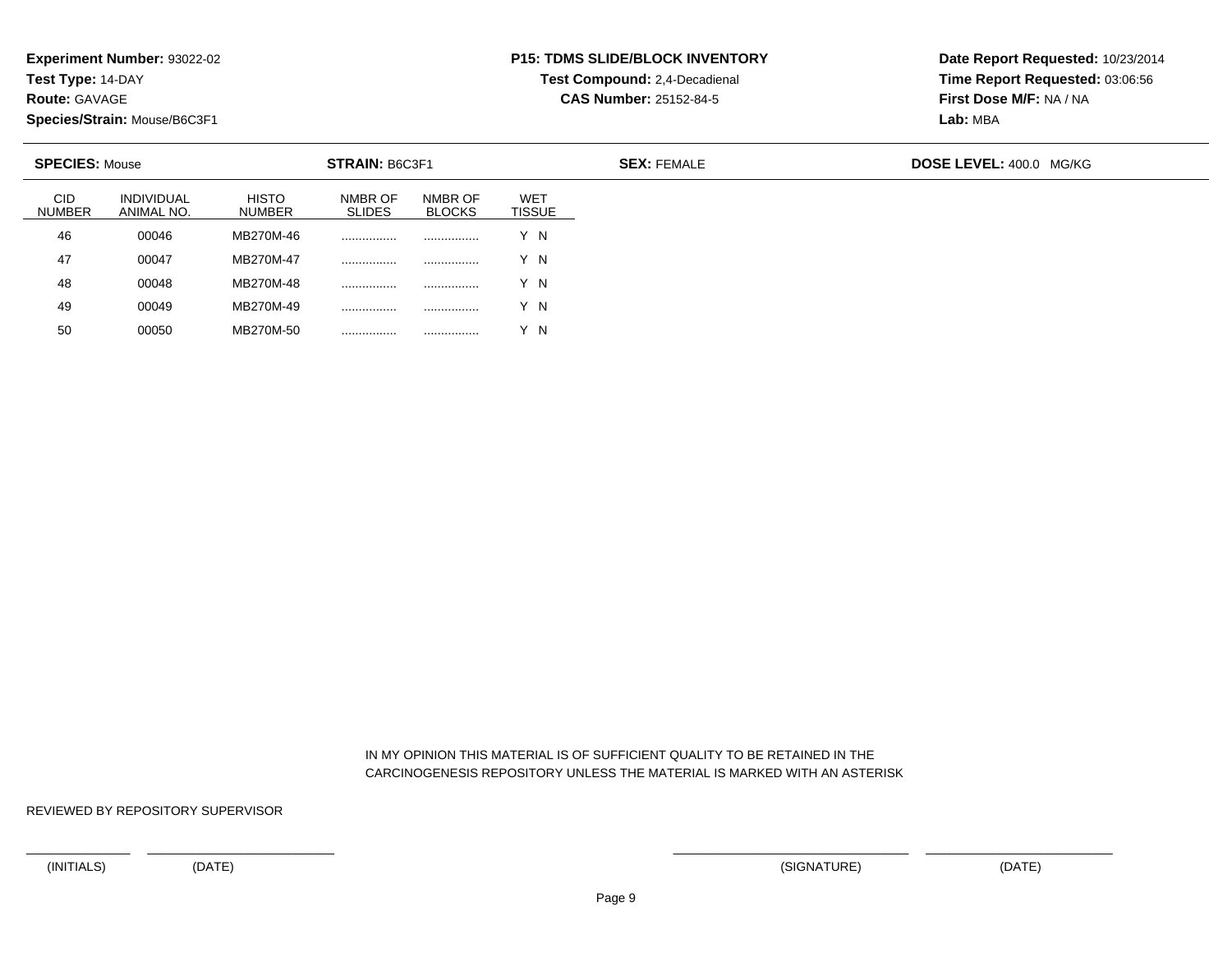**Test Type:** 14-DAY

**Route:** GAVAGE

**Species/Strain:** Mouse/B6C3F1

<sup>00055</sup> MB270M-55 ................ ................ Y N

## **P15: TDMS SLIDE/BLOCK INVENTORY**

**Test Compound:** 2,4-Decadienal

**CAS Number:** 25152-84-5

**Date Report Requested:** 10/23/2014**Time Report Requested:** 03:06:56**First Dose M/F:** NA / NA**Lab:** MBA

| <b>SPECIES: Mouse</b>       |                                 |                               | STRAIN: B6C3F1           |                          |                             | <b>SEX: FEMALE</b> | DOSE LEVEL: 1200.0 MG/KG |
|-----------------------------|---------------------------------|-------------------------------|--------------------------|--------------------------|-----------------------------|--------------------|--------------------------|
| <b>CID</b><br><b>NUMBER</b> | <b>INDIVIDUAL</b><br>ANIMAL NO. | <b>HISTO</b><br><b>NUMBER</b> | NMBR OF<br><b>SLIDES</b> | NMBR OF<br><b>BLOCKS</b> | <b>WET</b><br><b>TISSUE</b> |                    |                          |
| 51                          | 00051                           | MB270M-51                     |                          |                          | Y N                         |                    |                          |
| 52                          | 00052                           | MB270M-52                     |                          |                          | Y N                         |                    |                          |
| 53                          | 00053                           | MB270M-53                     |                          |                          | Y N                         |                    |                          |
| 54                          | 00054                           | MB270M-54                     |                          |                          | Y N                         |                    |                          |
| 55                          | 00055                           | MB270M-55                     | .                        | .                        | Y N                         |                    |                          |

 IN MY OPINION THIS MATERIAL IS OF SUFFICIENT QUALITY TO BE RETAINED IN THECARCINOGENESIS REPOSITORY UNLESS THE MATERIAL IS MARKED WITH AN ASTERISK

REVIEWED BY REPOSITORY SUPERVISOR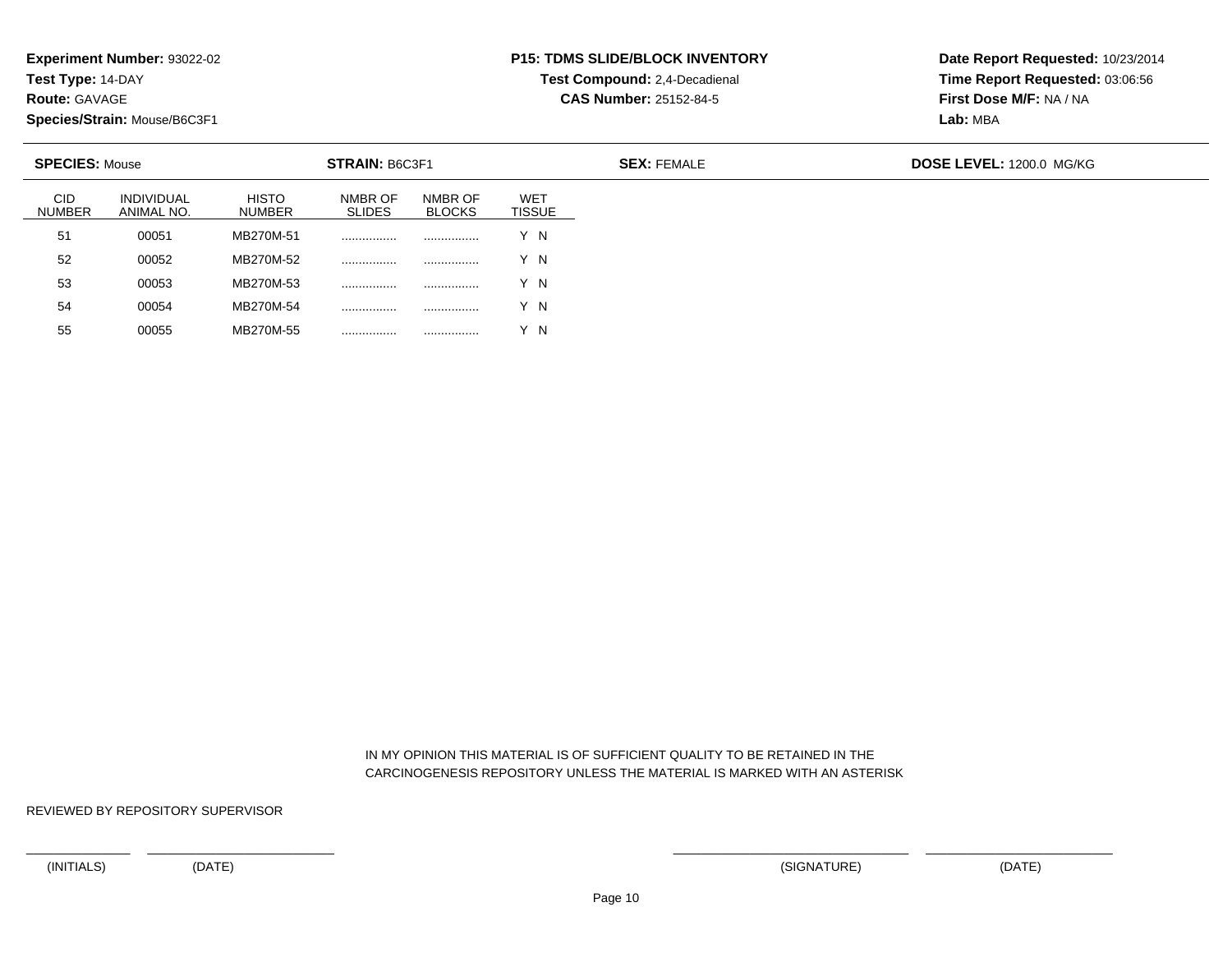**Test Type:** 14-DAY

**Route:** GAVAGE

**Species/Strain:** Mouse/B6C3F1

<sup>00060</sup> MB270M-60 ................ ................ Y N

## **P15: TDMS SLIDE/BLOCK INVENTORY**

**Test Compound:** 2,4-Decadienal

**CAS Number:** 25152-84-5

**Date Report Requested:** 10/23/2014**Time Report Requested:** 03:06:56**First Dose M/F:** NA / NA**Lab:** MBA

| <b>SPECIES: Mouse</b>       |                                 |                               | STRAIN: B6C3F1           |                          |                             | <b>SEX: FEMALE</b> | DOSE LEVEL: 3600.0 MG/KG |
|-----------------------------|---------------------------------|-------------------------------|--------------------------|--------------------------|-----------------------------|--------------------|--------------------------|
| <b>CID</b><br><b>NUMBER</b> | <b>INDIVIDUAL</b><br>ANIMAL NO. | <b>HISTO</b><br><b>NUMBER</b> | NMBR OF<br><b>SLIDES</b> | NMBR OF<br><b>BLOCKS</b> | <b>WET</b><br><b>TISSUE</b> |                    |                          |
| 56                          | 00056                           | MB270M-56                     |                          |                          | Y N                         |                    |                          |
| 57                          | 00057                           | MB270M-57                     |                          |                          | Y N                         |                    |                          |
| 58                          | 00058                           | MB270M-58                     |                          |                          | Y N                         |                    |                          |
| 59                          | 00059                           | MB270M-59                     |                          |                          | Y N                         |                    |                          |
| 60                          | 00060                           | MB270M-60                     | .                        | .                        | Y N                         |                    |                          |

 IN MY OPINION THIS MATERIAL IS OF SUFFICIENT QUALITY TO BE RETAINED IN THECARCINOGENESIS REPOSITORY UNLESS THE MATERIAL IS MARKED WITH AN ASTERISK

REVIEWED BY REPOSITORY SUPERVISOR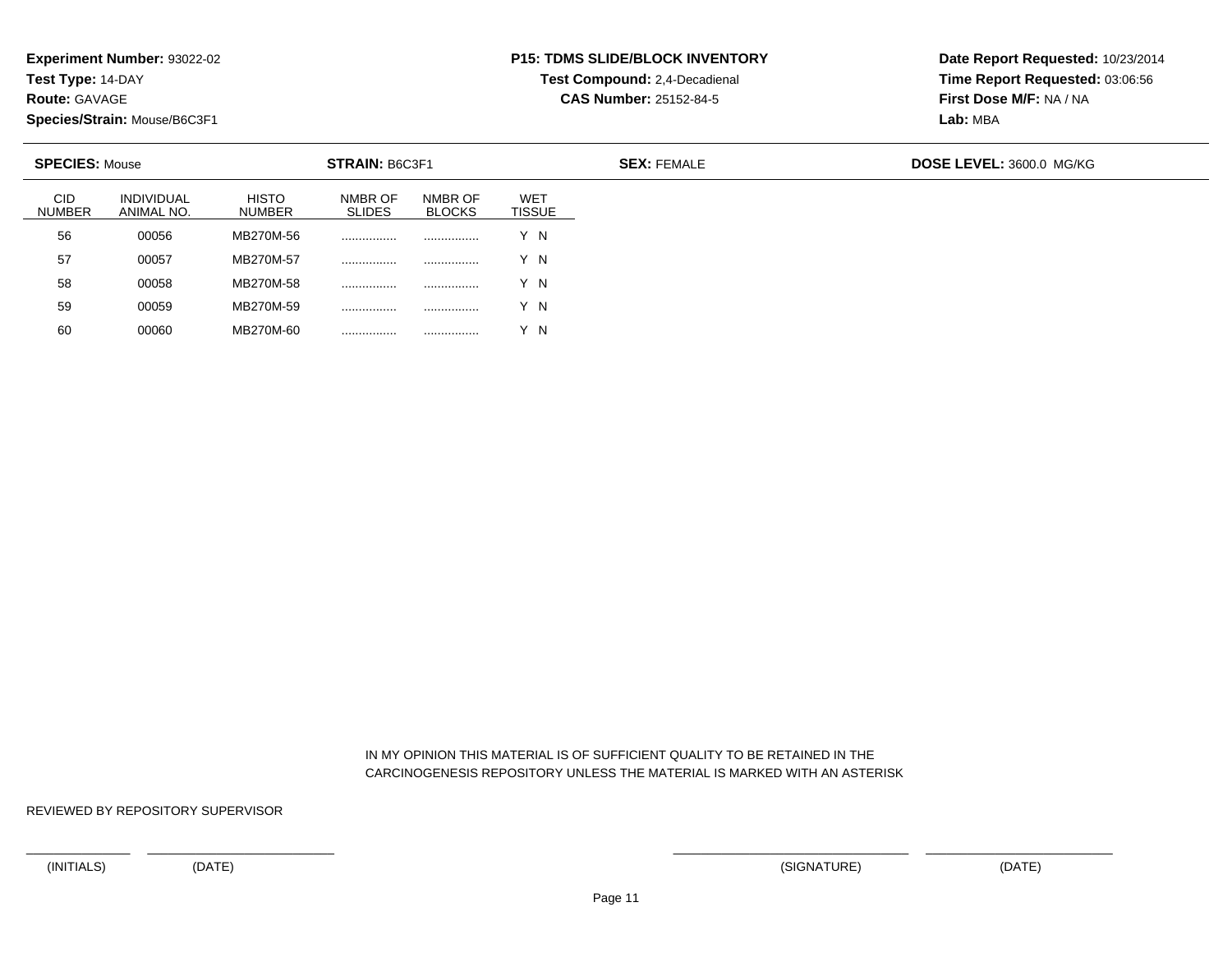**Test Type:** 14-DAY

**Route:** GAVAGE

**Species/Strain:** Mouse/B6C3F1

## **P15: TDMS SLIDE/BLOCK INVENTORY**

**Test Compound:** 2,4-Decadienal

**CAS Number:** 25152-84-5

**Date Report Requested:** 10/23/2014**Time Report Requested:** 03:06:56**First Dose M/F:** NA / NA**Lab:** MBA

| <b>SPECIES: Mouse</b> |                                 |                               | <b>STRAIN: B6C3F1</b>    |                          | <b>SEX: FEMALE</b>          |  | DOSE LEVEL: 133.0 MG/KG |
|-----------------------|---------------------------------|-------------------------------|--------------------------|--------------------------|-----------------------------|--|-------------------------|
| CID<br><b>NUMBER</b>  | <b>INDIVIDUAL</b><br>ANIMAL NO. | <b>HISTO</b><br><b>NUMBER</b> | NMBR OF<br><b>SLIDES</b> | NMBR OF<br><b>BLOCKS</b> | <b>WET</b><br><b>TISSUE</b> |  |                         |
|                       | 00041                           |                               |                          |                          | Y N                         |  |                         |
|                       | 00042                           |                               |                          |                          | Y N                         |  |                         |
|                       | 00045                           |                               |                          |                          | Y N                         |  |                         |
|                       | 00044                           |                               | .                        |                          | Y N                         |  |                         |
|                       | 00043                           |                               |                          | .                        | $\sqrt{}$<br>$\mathsf{N}$   |  |                         |

 IN MY OPINION THIS MATERIAL IS OF SUFFICIENT QUALITY TO BE RETAINED IN THECARCINOGENESIS REPOSITORY UNLESS THE MATERIAL IS MARKED WITH AN ASTERISK

REVIEWED BY REPOSITORY SUPERVISOR